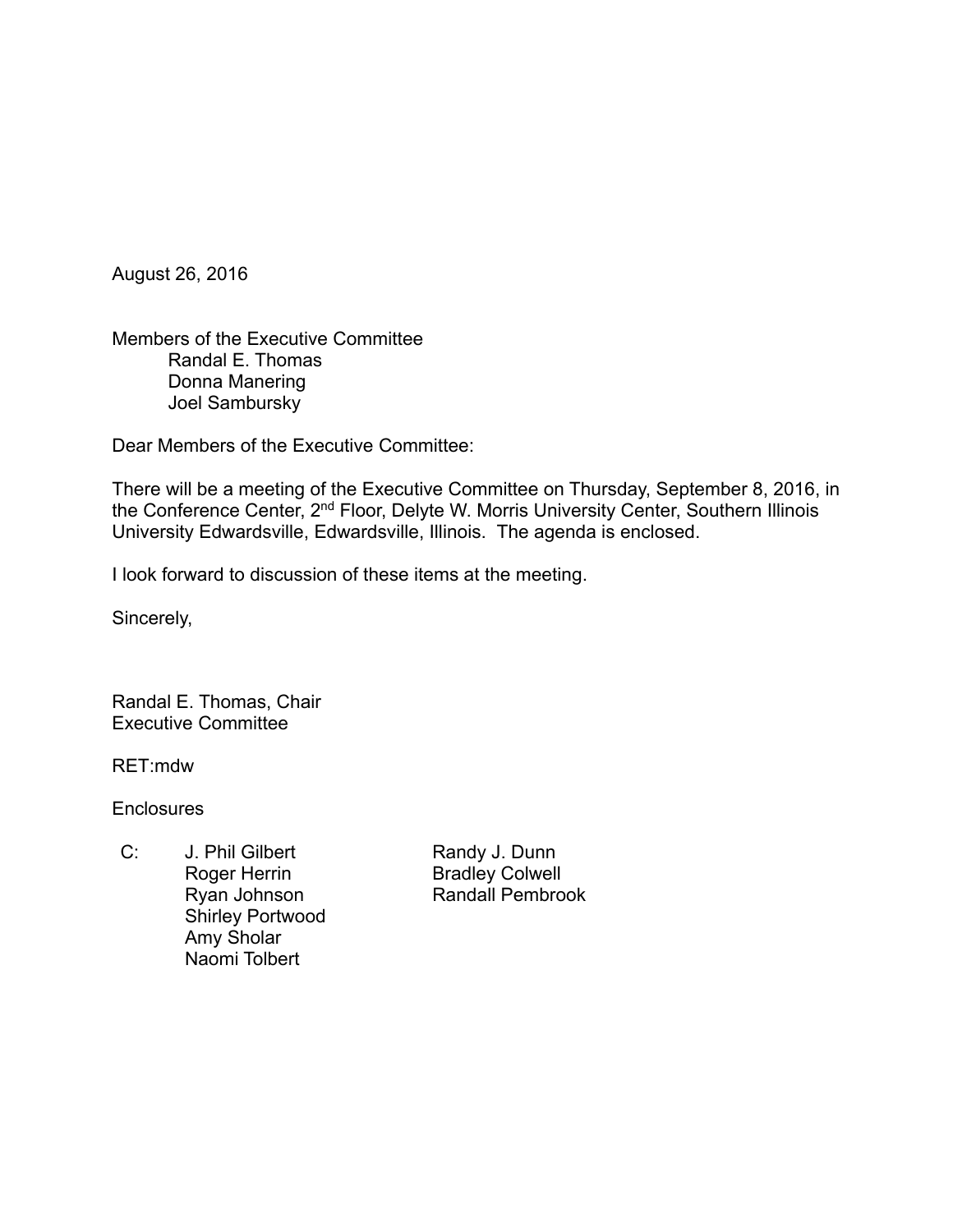#### AGENDA

#### MEETING OF THE SOUTHERN ILLINOIS UNIVERSITY BOARD OF TRUSTEES EXECUTIVE COMMITTEE

Thursday, September 8, 2016 9:00 a.m.

Conference Center, 2nd Floor Morris University Center Southern Illinois University Edwardsville

- 1. Approval of Minutes of Meetings held July 14, 2016 (enclosure).
- 2. Schedule of Meetings of the Board of Trustees for 2017 (Board Agenda Item J).
- 3. Other Business
- 4. Adjournment